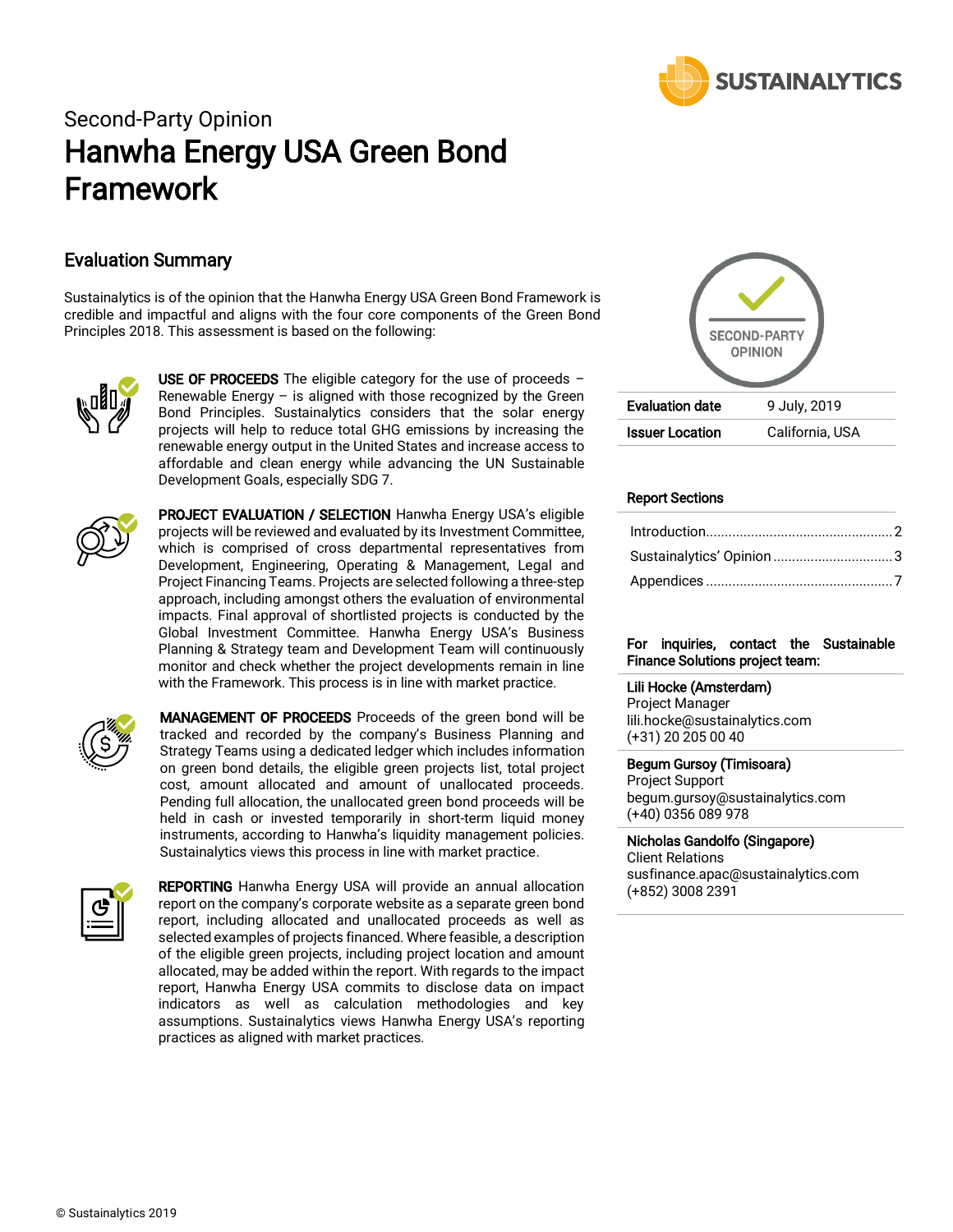$\overline{a}$ 



# <span id="page-1-0"></span>Introduction

Hanwha Energy USA Holdings Corporation ("Hanwha Energy USA" or the "Company") is a solar project development company affiliated by Hanwha Group, which is a South Korea based conglomerate with primary business in the chemical, aerospace, mechatronics and solar energy. Hanwha Energy USA was established in 2013 and is headquartered in California, USA.

Hanwha Energy USA has developed the Hanwha Energy USA Green Bond Framework (the "Framework") under which it intends to issue green bonds and use the proceeds to finance and refinance, in whole or in part, existing and future projects that provide clean and sustainable solar energy to surrounding locals through the utilization of affordable energy sources. The Framework defines eligibility criteria in one area:

1. Renewable Energy

Hanwha Energy USA engaged Sustainalytics to review the Hanwha Energy USA Green Bond Framework, dated July 2019, and to provide a second-party opinion on the Framework's environmental credentials and its alignment with the Green Bond Principles 2018 (GBP). <sup>1</sup> This Framework has been published in a separate document. 2

As part of this engagement, Sustainalytics exchanged information with various members of Hanwha Energy USA's management team to understand the sustainability impact of their business processes and planned use of proceeds, as well as management of proceeds and reporting aspects of Hanwha Energy USA's green bond. Sustainalytics also reviewed relevant public documents and non-public information.

This document contains Sustainalytics' opinion of the Hanwha Energy USA Green Bond Framework and should be read in conjunction with that Framework.

<sup>&</sup>lt;sup>1</sup> The Green Bond Principles are administered by the International Capital Market Association and are available at [https://www.icmagroup.org/green](https://www.icmagroup.org/green-social-and-sustainability-bonds/green-bond-principles-gbp/)[social-and-sustainability-bonds/green-bond-principles-gbp/](https://www.icmagroup.org/green-social-and-sustainability-bonds/green-bond-principles-gbp/) 

<sup>&</sup>lt;sup>2</sup> The Hanwha Energy USA Green Bond Framework is available on Hanwha Energy USA's website at: <https://www.174powerglobal.com/sustainability>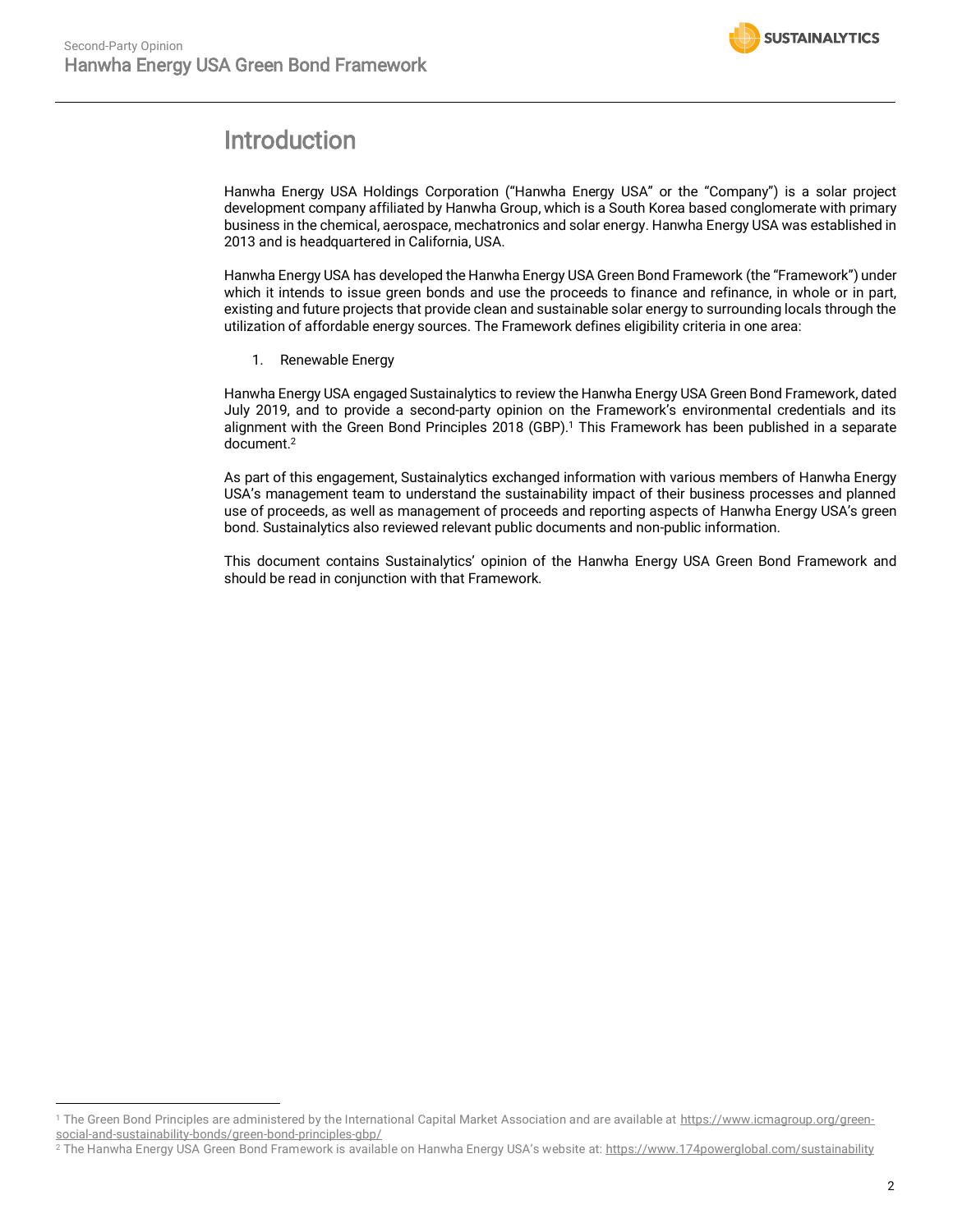# <span id="page-2-0"></span>Sustainalytics' Opinion

# Section 1: Sustainalytics' Opinion on the Hanwha Energy USA Green Bond Framework

# **Summary**

Sustainalytics is of the opinion that the Hanwha Energy USA Green Bond Framework is credible and impactful, and aligns with the four core components of the Green Bond Principles 2018. Sustainalytics highlights the following elements of Hanwha Energy USA's green bond framework:

- Use of Proceeds:
	- The use of proceeds category of the Hanwha Energy USA Green Bond Framework, i.e. Renewable Energy, is recognized by the Green Bond Principles 2018 as project category having positive environmental benefits. Hanwha Energy USA's investments in solar energy projects will contribute to renewable energy development and thus to decarbonizing the energy sector.
	- Hanwha Energy USA intends to allocate the proceeds to expenditures related to the development, construction, installation and maintenance of solar energy production units and related transmission and distribution networks. Sustainalytics recognizes that CAPEX such as development, construction and installation is generally preferred by investors for funding the projects, however, it also believes that, given the nature to the eligible projects, OPEX will be important to maintain renewable energy projects and to sustain positive environmental impacts.
	- Hanwha Energy USA's look-back period for refinancing previous investments is 36 months prior to the issuance date of the bonds. Moreover, Hanwha Energy USA intends to report on the portion of financing vs refinancing in its annual allocation report. Sustainalytics views this practice as aligned with current market expectations.
	- Hanwha Energy USA clarified that all intended investments  $-$  solar energy production units, dedicated transmissions, distribution networks and the supporting infrastructures including inverters and transformers – will be exclusively for solar energy.
- Project Evaluation and Selection:
	- Hanwha Energy USA has a three-step project selection and evaluation process, which is in line with current market practices. Hanwha Energy USA confirmed that its project selection and evaluation process will be executed by its Investment Committee, which is a joint-collaboration of various representatives from the company's Development, Engineering, Operating & Management, Legal and Project Financing Teams. Upon Global Investment Committee's approval, selected projects will be monitored by the Business Planning & Strategy and the Development Team on a regular basis to ensure projects align with its green bond framework. This is aligned with market practice.
- Management of Proceeds:
	- Green bond proceeds will be monitored and tracked through a dedicated ledger. The register will include relevant transaction information on green bond details, the eligible green projects list, total project cost, amount allocated and amount of unallocated proceeds. Pending full allocation, the unallocated proceeds may be held in cash or invested temporarily in short-term liquid money instruments, according to Hanwha's liquidity management policies. This process is in line with current market practices.
- Reporting:
	- Hanwha Energy USA commits to provide an annual allocation and impact report, which will be made available to investors annually on the company's corporate website as a separate green bond report. The allocation report will include allocated amounts and selected examples of projects financed. In addition, where feasible, a description of the eligible green projects including project location and amount allocated, will be included in the report.
	- With regards to the impact report, Hanwha Energy USA will disclose data on impact indicators as well as calculation methodologies and key assumptions. Impact indicators will include installed capacity of renewable energy (MW), annual  $CO<sub>2</sub>$  emission reduced or avoided (tons) and annual renewable energy production (MWh). The company's reporting on allocation and impact is aligned with current market practices.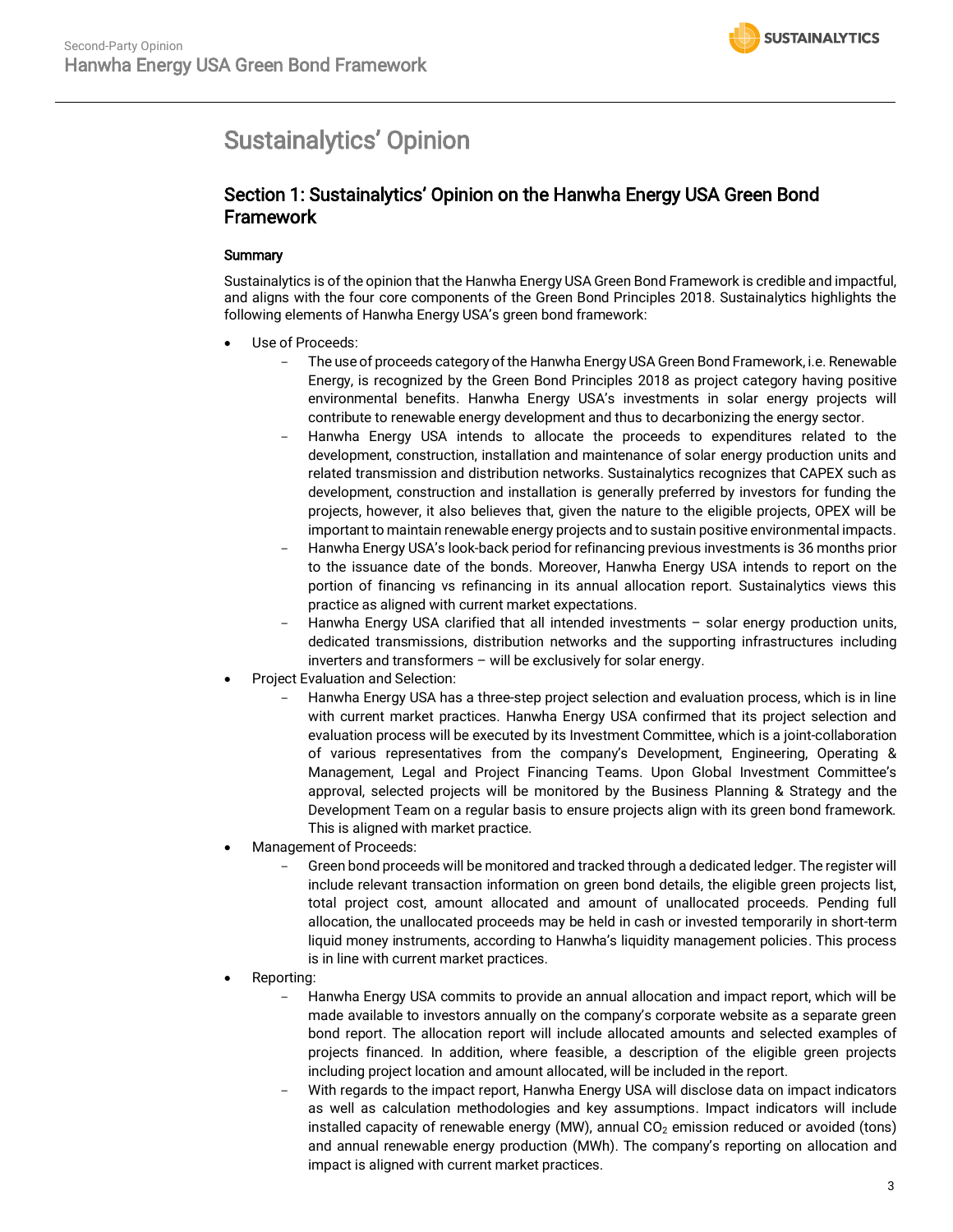## Alignment with Green Bond Principles 2018

Sustainalytics has determined that the Hanwha Energy USA's Green Bond Framework aligns to the four core components of the Green Bond Principles 2018. For detailed information please refer to Appendix 1: Green Bond/Green Bond Programme External Review Form.

# Section 2: Sustainability Performance of the Issuer

## Contribution of framework to issuer's sustainability performance

As an affiliate company of Hanwha Group that provides solar photovoltaic<sup>3</sup> systems in the USA, Hanwha Energy USA, along with the Group, established commitments to promote affordable and clean energy and integrated sustainability considerations into its business model. As part of its commitment to provide renewable energy, Hanwha Energy USA's solar energy portfolio includes 1 GW of solar power projects as of 2018 Q3.<sup>4</sup> Moreover, Hanwha Energy USA plays an important role in carrying the Group's sustainability strategy and commitment into effect. The Group has implemented sustainability measures in its operations and committed to reduce the company's energy use and GHG emissions.

Based on Hanwha Energy USA's and Hanwha Group's sustainability strategy, commitments and initiatives, Sustainalytics considers Hanwha Energy USA to be well positioned to issue green bonds, and that it will facilitate the advancement of the company's sustainability strategy.

### Well positioned to address common environmental and social risks associated with the projects

While Sustainalytics recognizes the positive impact of the use of proceeds, it is acknowledged that solar projects have environmental and social risks related to the impact of large renewable energy facilities and infrastructure on local communities and biodiversity, as well as workers' health and safety. Sustainalytics highlights the following risk mitigation processes of Hanwha Energy USA:

- As an affiliate company of the Group, the policies of the Group are also applicable to Hanwha Energy USA. Hanwha Group has integrated safety and health considerations into its key management mandate and established group-level guidelines on environment, safety and health policy. To improve its policies on an ongoing basis, the Group has established several key objectives such as: (i) minimizing pollutants through the reduction and effective treatment of pollutants, (ii) integrating the company's environmental management system into its corporate management, (iii) detecting and evaluating any hazards in work places through regular inspections and trainings, (iv) carrying out organized health management for individual workers, (v) establishment of health improvement programs, and (vi) adopting occupational disease prevention system.<sup>5</sup>
- To ensure the company's occupational health and safety, the Group established 11 safety rules including inspection of closed spaces by measurement of oxygen and gas concentrations, blocking of dangerous materials, inspection of electrical work by voltage detection, and prohibition of a single person work.<sup>6</sup>
- Hanwha Energy USA confirmed to Sustainalytics that all intended projects to be financed within the framework shall follow National Environmental Policy Act<sup>7</sup> (NEPA) as a requirement. The NEPA analysis is required by law in the USA for major renewable energy projects, including solar. Responsibility of conducting the NEPA analysis lies with the federal agency of the respective land and the local agency for environmental issue. <sup>8</sup> As part of the NEPA analysis, all federal agencies need to prepare an Environmental Impact Statement (EIS) and/or Environmental Assessment (EA) according to the project's impact on

 $\overline{a}$ 

<sup>&</sup>lt;sup>3</sup> Solar Photovoltaic is a technology that converts sunlight into electricity by using semiconductors.

<sup>4</sup> Hanwha Energy USA's affordable and clean energy portfolio available at: <https://174powerglobal.com/sustainability/>

<sup>&</sup>lt;sup>5</sup> Hanwha Group Eco-Yhes Guidelines at[: https://hec.hanwha.co.kr/eng/enSustainability.do](https://hec.hanwha.co.kr/eng/enSustainability.do)

<sup>&</sup>lt;sup>6</sup> Hanwha Group Basic Safety Rules available at[: https://hec.hanwha.co.kr/eng/enSustainability.do](https://hec.hanwha.co.kr/eng/enSustainability.do)

<sup>7</sup> The National Environmental Policy Act of USA available at[: https://www.whitehouse.gov/sites/whitehouse.gov/files/ceq/NEPA\\_full\\_text.pdf](https://www.whitehouse.gov/sites/whitehouse.gov/files/ceq/NEPA_full_text.pdf)

<sup>8</sup> Introduction to NEPA available at:<https://www.epa.gov/nepa/what-national-environmental-policy-act#NEPArequirements>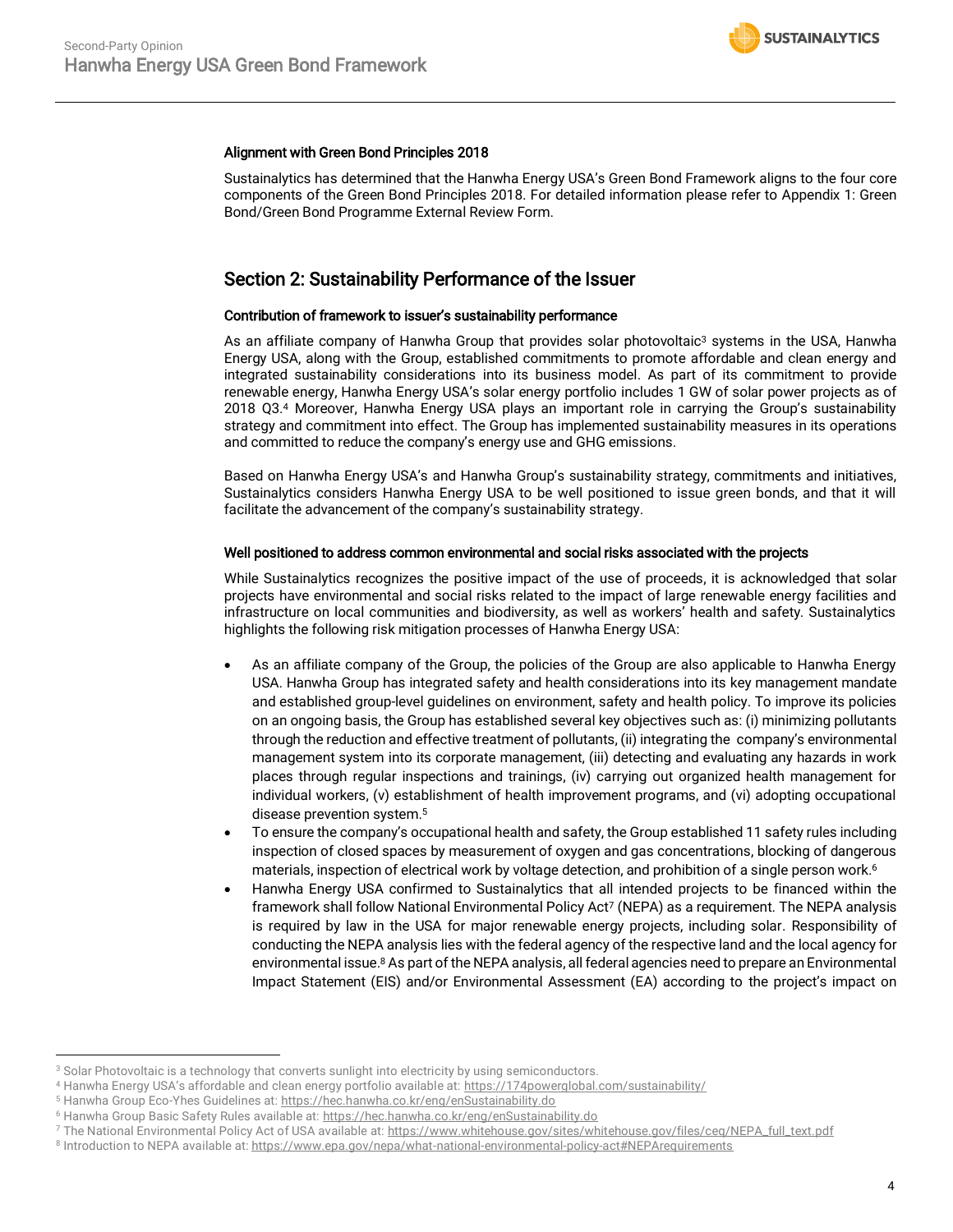human environment.<sup>9</sup> Moreover, agencies are required to execute public participation during the NEPA analysis as well as after the publication of NEPA document for public review and comment.<sup>10</sup>

Given Hanwha Energy USA's and Hanwha Group's internal processes for occupational health and safety, as well as its commitment to follow the NEPA assessment, Sustainalytics is of the opinion that Hanwha Energy USA is well positioned to mitigate environmental and social risks related to the eligible projects.

# Section 3: Impact of Use of Proceeds

The eligible category for the use of proceeds, Renewable Energy, is recognized as impactful by GBP. Given that Hanwha Energy USA intends to use the proceeds to finance projects in the United States and Mexico, Sustainalytics has focused on below where the impact is specifically relevant in a local context.

# Relevance of Solar Energy in the United States

Hanwha Energy USA intends to use its bonds' proceeds to provide clean electricity through the utilization of solar energy sources by using solar photovoltaic energy. Hanwha's intended investments include solar energy production units, dedicated transmissions, distribution networks and the supporting infrastructures such as inverters and transformers. Annual global energy demand rose by 2.3% in 2018 while the United States, India and China accounted for nearly 70% of the increase in energy demand across the globe. Since global energy demand is rapidly increasing due to growing population,<sup>11</sup>shifting towards clean energy plays an important role to mitigate climate change and limit temperature increase to 1.5 degrees Celsius as specified by the IPPC 2018 report.<sup>12</sup> Although the share of renewable energy in the global energy production increased by 7.9% in 2018,<sup>13</sup> fossil fuel energy still meets 70% of the global energy demand, <sup>14</sup> demonstrating the significance of increasing renewable energy's share in global energy portfolio.

In the USA, renewable electricity generation has doubled since 2008, accounting for 11% in the country's energy mix, in which solar energy contributed to only 2.3% of electricity generation in 2018.<sup>15</sup> According to the Department of Energy's National Renewable Energy Laboratory (NREL), 80% of the country's electricity can be generated from renewable energy, including solar photovoltaics and concentrating solar power, by 2050.<sup>16</sup> NREL also stated that a renewable energy-powered future can only be achieved with advance developments, especially transmission and the supporting infrastructure.

Based on above, Sustainalytics believes that fostering renewable energy projects, especially solar, will increase the share of renewable energy in the US's total electricity consumption.

# Alignment with/contribution to SDGs

The Sustainable Development Goals (SDGs) were set in September 2015 and form an agenda for achieving sustainable development by the year 2030. This green bond advances the following SDG goals and targets:

| Use of Proceeds Category | <b>SDG</b>              | <b>SDG target</b>                                |  |
|--------------------------|-------------------------|--------------------------------------------------|--|
| Renewable Energy         | 7. Affordable and Clean | 7.2 By 2030, increase substantially the share of |  |
|                          | Energy                  | renewable energy in the global energy mix        |  |

 $\overline{a}$ 9 NEPA Review Process available at:<https://www.epa.gov/nepa/national-environmental-policy-act-review-process#CATEX>

<sup>&</sup>lt;sup>10</sup> NEPA Public Participation Process: [https://www.epa.gov/nepa/how-citizens-can-comment-and-participate-national-environmental-policy-act](https://www.epa.gov/nepa/how-citizens-can-comment-and-participate-national-environmental-policy-act-process#whenpublicnepa)[process#whenpublicnepa](https://www.epa.gov/nepa/how-citizens-can-comment-and-participate-national-environmental-policy-act-process#whenpublicnepa)

<sup>11</sup> OECD Green Growth Studies, Energy available at[: https://www.oecd.org/greengrowth/greening-energy/49157219.pdf](https://www.oecd.org/greengrowth/greening-energy/49157219.pdf)

<sup>12</sup> IPPC Global Warming of 1.5 ºC, 2018[: https://www.ipcc.ch/sr15/](https://www.ipcc.ch/sr15/)

<sup>&</sup>lt;sup>13</sup> IRENA Renewable Energy Now Accounts for a Third of Global Power Capacity, April 2019:

<https://www.irena.org/newsroom/pressreleases/2019/Apr/Renewable-Energy-Now-Accounts-for-a-Third-of-Global-Power-Capaci>

<sup>14</sup> UN Climate Change Renewable Energy Accounts for Third of Global Power Capacity – IRENA, April 2019: [https://unfccc.int/news/renewable](https://unfccc.int/news/renewable-energyaccounts-for-third-of-global-power-capacity-irena)[energyaccounts-for-third-of-global-power-capacity-irena](https://unfccc.int/news/renewable-energyaccounts-for-third-of-global-power-capacity-irena)

<sup>&</sup>lt;sup>15</sup> USA Renewable Electricity Generation:<https://www.eia.gov/todayinenergy/detail.php?id=38752>

<sup>&</sup>lt;sup>16</sup> Information on NREL's study available at: [https://www.ucsusa.org/clean\\_energy/smart-energy-solutions/increase-renewables/renewable-energy-80](https://www.ucsusa.org/clean_energy/smart-energy-solutions/increase-renewables/renewable-energy-80-percent-us-electricity.html) [percent-us-electricity.html](https://www.ucsusa.org/clean_energy/smart-energy-solutions/increase-renewables/renewable-energy-80-percent-us-electricity.html)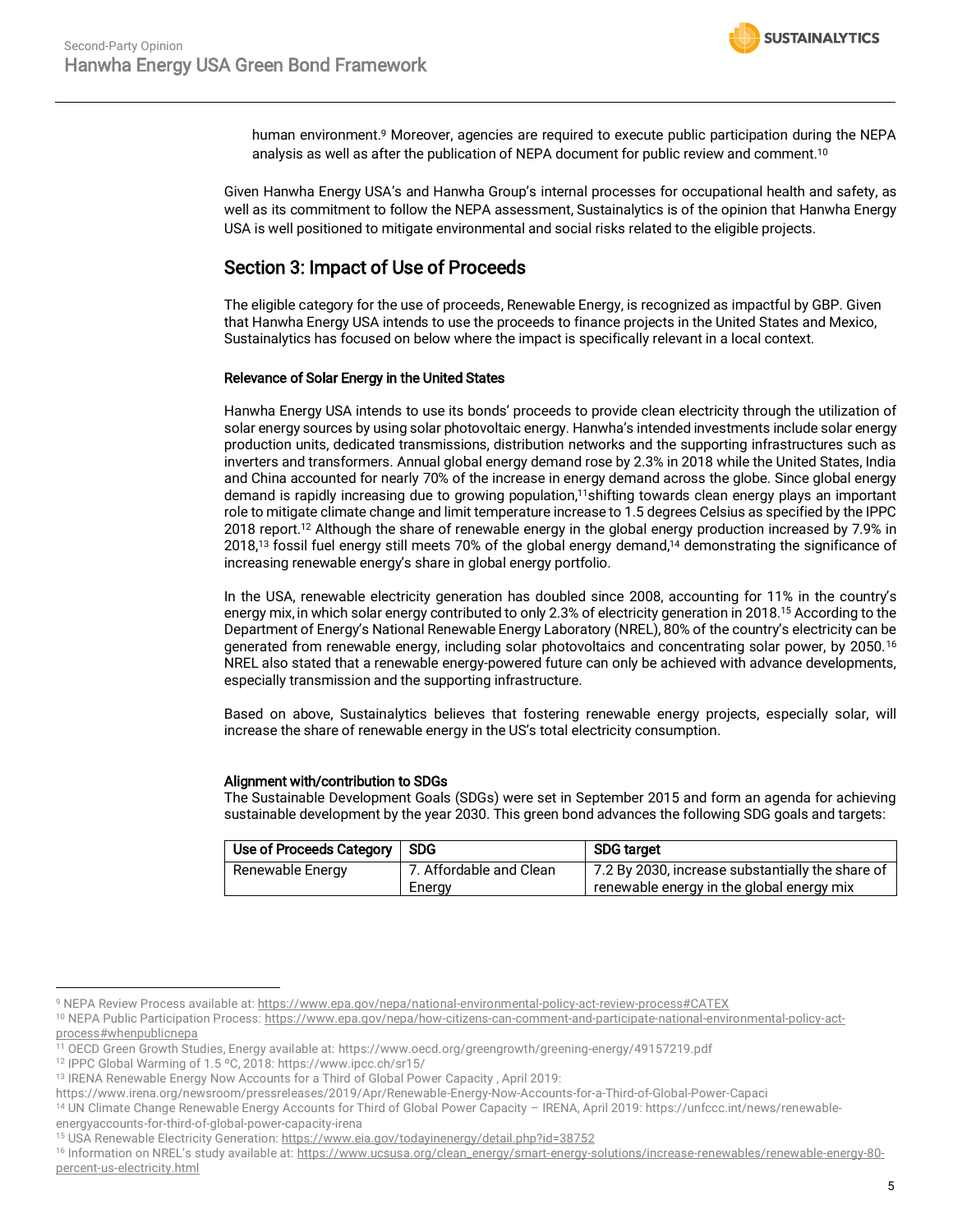

# **Conclusion**

Hanwha Energy USA has developed its Green Bond Framework to finance existing and future solar energy projects as well as related transmission and distribution networks. The eligible category – Renewable Energy – is recognized as impactful by the Green Bond Principles 2018 and Sustainalytics is of the opinion that the financed projects will contribute to renewable energy development and thus the decarbonization of the energy sector. Sustainalytics considers Hanwha Energy USA's project evaluation and selection process, management of proceeds and reporting to be aligned with market practice.

Based on the above considerations, Sustainalytics is of the opinion that Hanwha Energy USA is well positioned to issue green finance and that the Hanwha Energy USA Green Bond Framework is robust, credible, transparent and in alignment with the Green Bond Principles.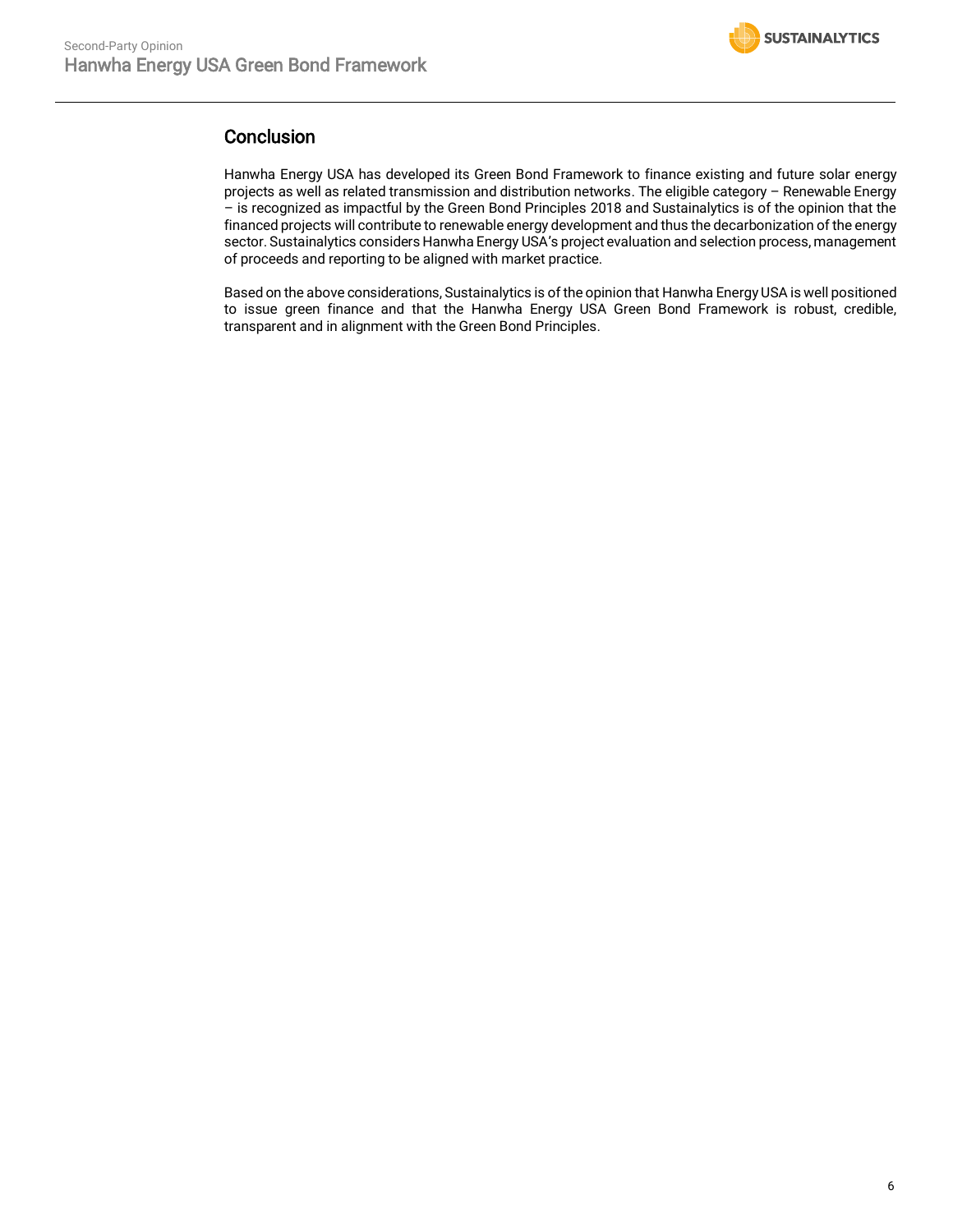

# <span id="page-6-0"></span>Appendices

# Appendix 1: Green Bond / Green Bond Programme - External Review Form Section 1. Basic Information

| Issuer name:                                                                                                                               | Hanwha Energy USA Holdings Corporation |  |
|--------------------------------------------------------------------------------------------------------------------------------------------|----------------------------------------|--|
| Green Bond ISIN or Issuer Green Bond Framework<br>Name, if applicable: [specify as appropriate]                                            | Hanwha Energy USA Green Bond Framework |  |
| Review provider's name:                                                                                                                    | Sustainalytics                         |  |
| Completion date of this form:                                                                                                              | July, 2019                             |  |
| Publication date of review publication: [where<br>appropriate, specify if it is an update and add<br>reference to earlier relevant review] |                                        |  |

# Section 2. Review overview

# SCOPE OF REVIEW

The following may be used or adapted, where appropriate, to summarise the scope of the review.

The review assessed the following elements and confirmed their alignment with the GBPs:

☒ Use of Proceeds ☒ Process for Project Evaluation and Selection **<b>⊠** Management of Proceeds **I Reporting** 

# ROLE(S) OF REVIEW PROVIDER

- **⊠** Consultancy (incl. 2<sup>nd</sup> opinion) □ □ Certification
- ☐ Verification ☐ Rating
- □ Other (*please specify)*:

Note: In case of multiple reviews / different providers, please provide separate forms for each review.

# EXECUTIVE SUMMARY OF REVIEW and/or LINK TO FULL REVIEW (if applicable)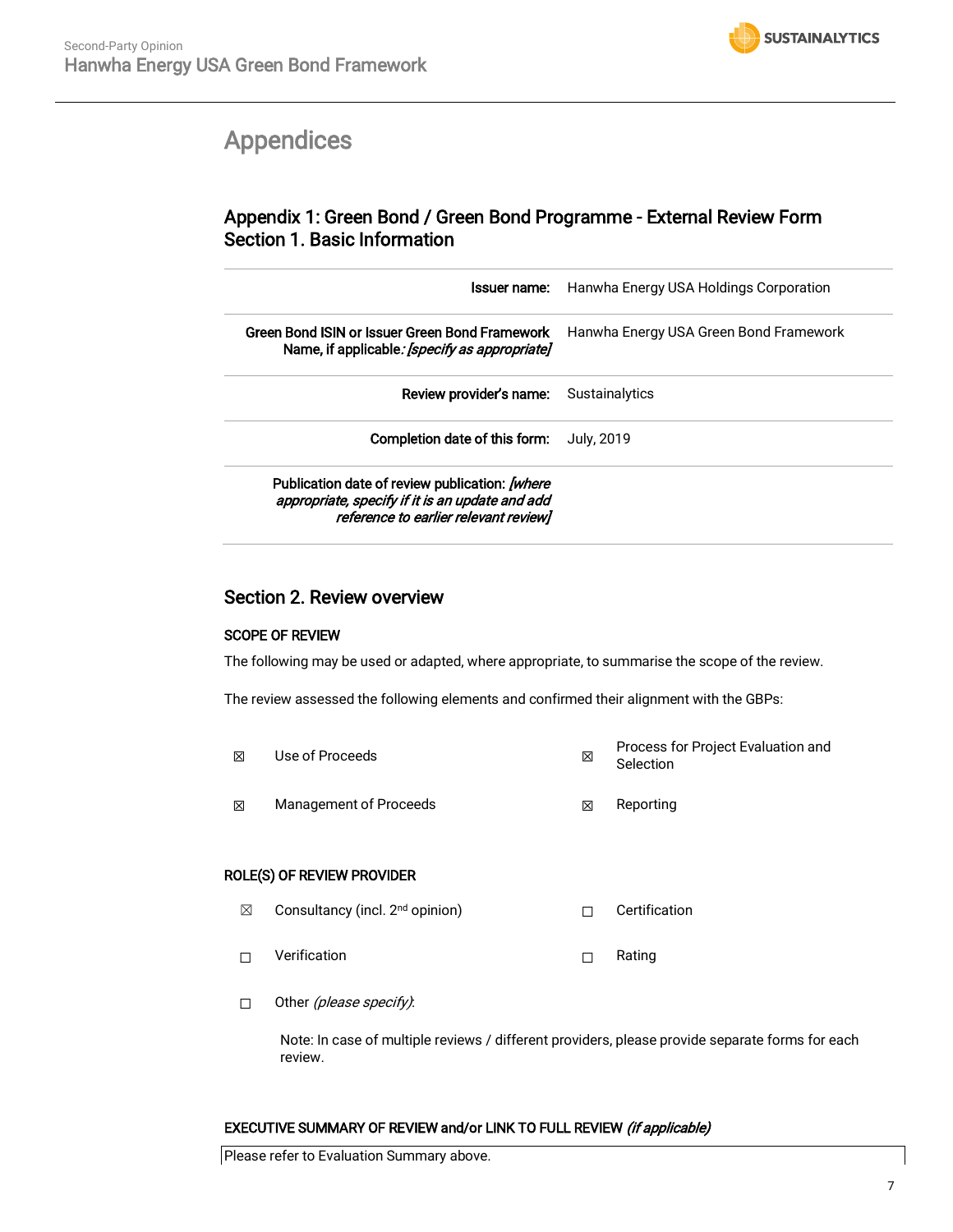

# Section 3. Detailed review

Reviewers are encouraged to provide the information below to the extent possible and use the comment section to explain the scope of their review.

## 1. USE OF PROCEEDS

Overall comment on section *(if applicable)*:

The use of proceeds category of the Hanwha Energy USA Green Bond Framework, i.e. Renewable Energy, is recognized by the Green Bond Principles 2018 as project category having positive environmental benefits. Sustainalytics recognizes that CAPEX such as development, construction and installation is generally preferred by investors for funding the projects, however, it also believes that, given the nature to the eligible projects, OPEX will be important to maintain renewable energy projects and to sustain positive environmental impacts.

Hanwha Energy USA's look-back period for refinancing previous investments is 36 months prior to the issuance date of the bonds. Moreover, Hanwha Energy USA intends to report on the portion of financing vs refinancing in its annual allocation report. Sustainalytics views this practice as aligned with current market expectations.

Sustainalytics highlights that Hanwha Energy USA's Renewable Energy category is limited to investments in solar energy projects and thus excludes investments associated with fossil fuel technologies, assets and activities.

living natural resources and land use

□ Clean transportation

□ Green buildings

☐ Climate change adaptation

## Use of proceeds categories as per GBP:

- ☒ Renewable energy ☐ Energy efficiency
- ☐ Pollution prevention and control ☐ Environmentally sustainable management of
- ☐ Terrestrial and aquatic biodiversity conservation
- ☐ Sustainable water and wastewater management
- ☐ Eco-efficient and/or circular economy adapted products, production technologies and processes
- ☐ Unknown at issuance but currently expected to conform with GBP categories, or other eligible areas not yet stated in GBPs □ Other *(please specify)*:

If applicable please specify the environmental taxonomy, if other than GBPs:

### 2. PROCESS FOR PROJECT EVALUATION AND SELECTION

Overall comment on section (if applicable):

Hanwha Energy USA has a three-step project selection and evaluation process, which is in line with current market practices. Hanwha Energy USA confirmed that its project selection and evaluation process will be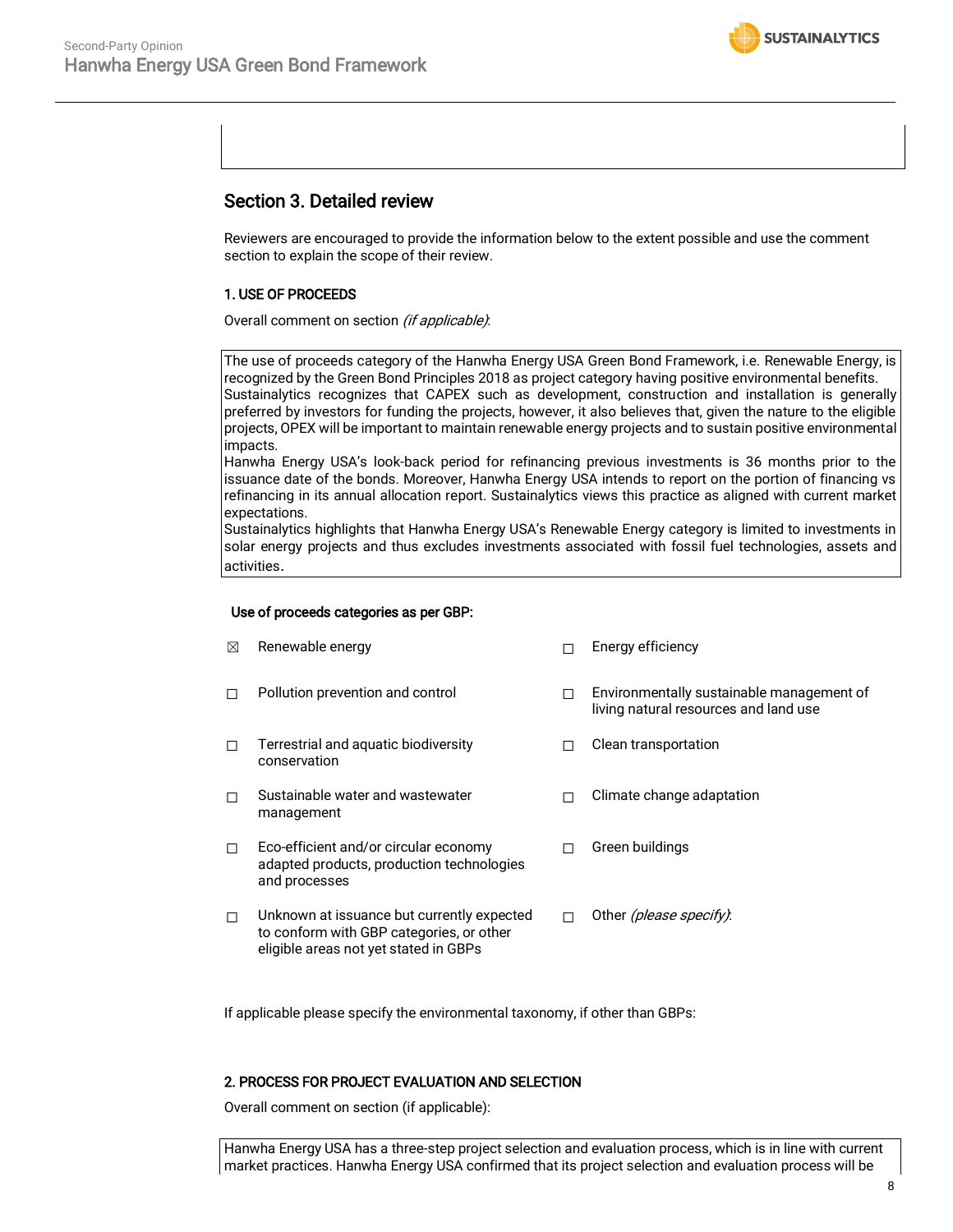executed by its Investment Committee which is a joint collaboration of various representatives from the company's Development, Engineering, Operating & Management, Legal and Project Financing Teams. Upon Global Investment Committee's approval, selected projects will be monitored by the Business Planning & Strategy and the Development Team on a regular basis.

**SUSTAINALYTICS** 

### Evaluation and selection

| ⊠ | Credentials on the issuer's environmental<br>sustainability objectives            | ⊠ | Documented process to determine that<br>projects fit within defined categories                  |
|---|-----------------------------------------------------------------------------------|---|-------------------------------------------------------------------------------------------------|
| ⊠ | Defined and transparent criteria for projects<br>eligible for Green Bond proceeds |   | Documented process to identify and<br>manage potential ESG risks associated<br>with the project |
| П | Summary criteria for project evaluation and<br>selection publicly available       |   | Other (please specify):                                                                         |

#### Information on Responsibilities and Accountability

- $\boxtimes$  Evaluation / Selection criteria subject to external advice or verification ☐ In-house assessment
- ☐ Other (please specify):

### 3. MANAGEMENT OF PROCEEDS

Overall comment on section (if applicable):

Hanwha Energy USA confirmed that all green bond proceeds will be monitored and tracked through a dedicated ledger. The register will include relevant transaction information on green bond details, the eligible green projects list, total project cost, amount allocated and amount of unallocated proceeds. Pending full allocation, the unallocated proceeds may be held in cash or invested temporarily in short-term liquid money instruments, according to Hanwha's liquidity management policies. This process is in line with current market practices.

### Tracking of proceeds:

- $\boxtimes$  Green Bond proceeds segregated or tracked by the issuer in an appropriate manner
- $\boxtimes$  Disclosure of intended types of temporary investment instruments for unallocated proceeds
- □ Other *(please specify)*:

#### Additional disclosure:

- $\Box$  Allocations to future investments only  $\boxtimes$  Allocations to both existing and future
	- investments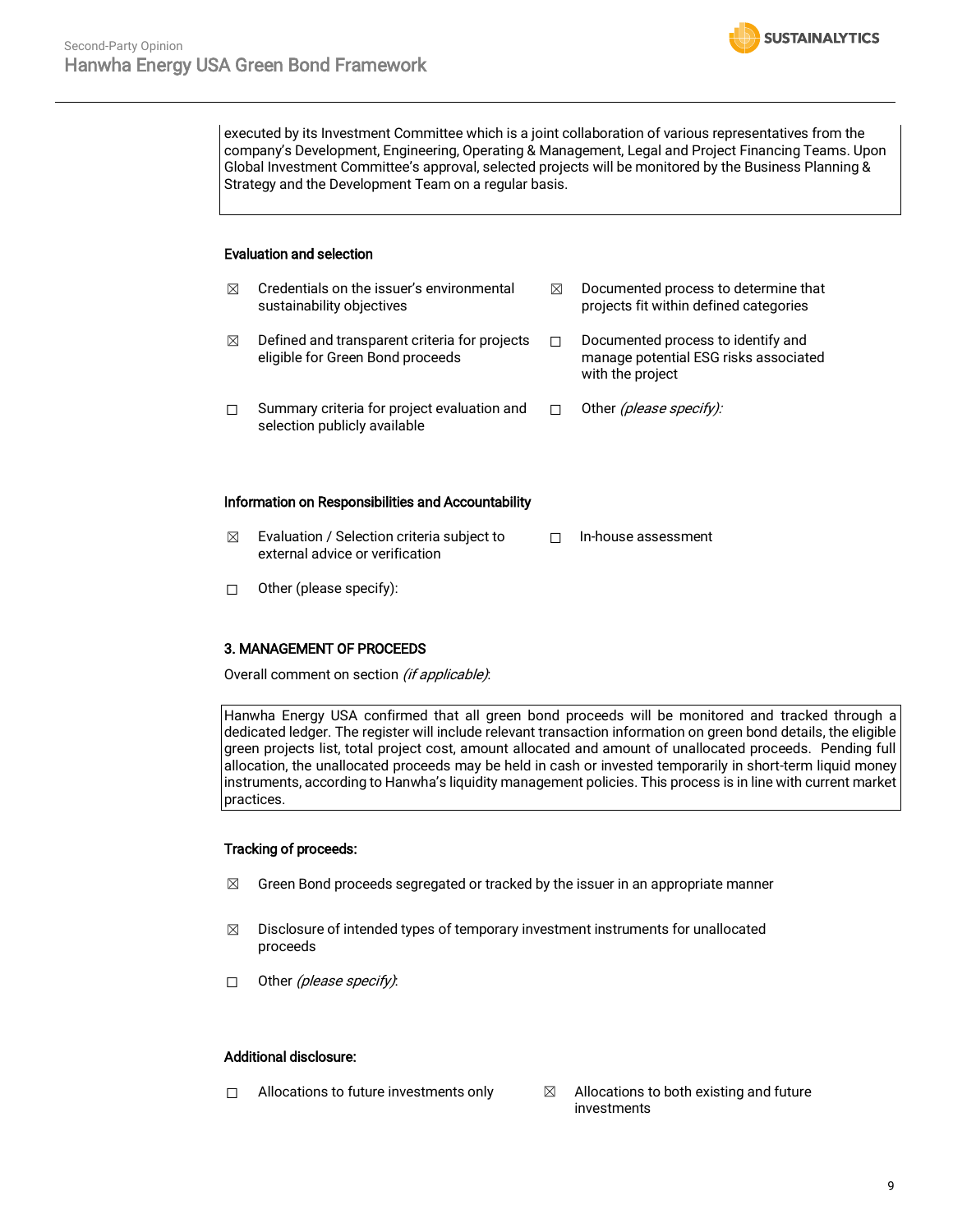- ☐ Allocation to individual disbursements ☐ Allocation to a portfolio of
- disbursements
- $\boxtimes$  Disclosure of portfolio balance of unallocated proceeds
- □ Other (please specify):

# 4. REPORTING

Overall comment on section (if applicable):

REPORTING Hanwha Energy USA will provide an annual allocation report in company's corporate website as a separate green bond report, including allocated and unallocated amounts as well as selected examples of projects financed. Where feasible, description of the eligible green projects including project locations and amount allocated may be added within the report. With regards to the impact report, Hanwha Energy USA commits to disclose data on impact indicators such as capacity of renewable energy (MW), annual CO2 emission reduced or avoided (tons) and annual renewable energy production (MWh) as well as calculation methodologies and key assumptions. Sustainalytics views Hanwha Energy USA's reporting practices as aligned with market practices.

## Use of proceeds reporting:

| $\Box$                  | Project-by-project                                                   | ⊠ | On a project portfolio basis                          |
|-------------------------|----------------------------------------------------------------------|---|-------------------------------------------------------|
| □                       | Linkage to individual bond(s)                                        |   | Other (please specify):                               |
|                         | Information reported:                                                |   |                                                       |
|                         | Allocated amounts<br>⊠                                               |   | Green Bond financed share of total<br>П<br>investment |
|                         | Other (please specify):<br>П                                         |   |                                                       |
|                         | Frequency:                                                           |   |                                                       |
|                         | Annual<br>⊠                                                          |   | Semi-annual<br>$\Box$                                 |
|                         | Other (please specify):<br>П                                         |   |                                                       |
|                         | Impact reporting:                                                    |   |                                                       |
| Project-by-project<br>□ |                                                                      | ⊠ | On a project portfolio basis                          |
| □                       | Linkage to individual bond(s)                                        | П | Other (please specify):                               |
|                         | Frequency:                                                           |   |                                                       |
|                         | Annual<br>⊠                                                          |   | Semi-annual<br>П                                      |
|                         | Other (please specify):<br>$\Box$                                    |   |                                                       |
|                         | $1 - 2 - 1$<br>مردده محالي والمتعاط والمتحارب والمستحدين<br>وبدائقها |   |                                                       |

### Information reported (expected or ex-post):

- ☒ GHG Emissions / Savings ☐ Energy Savings
	-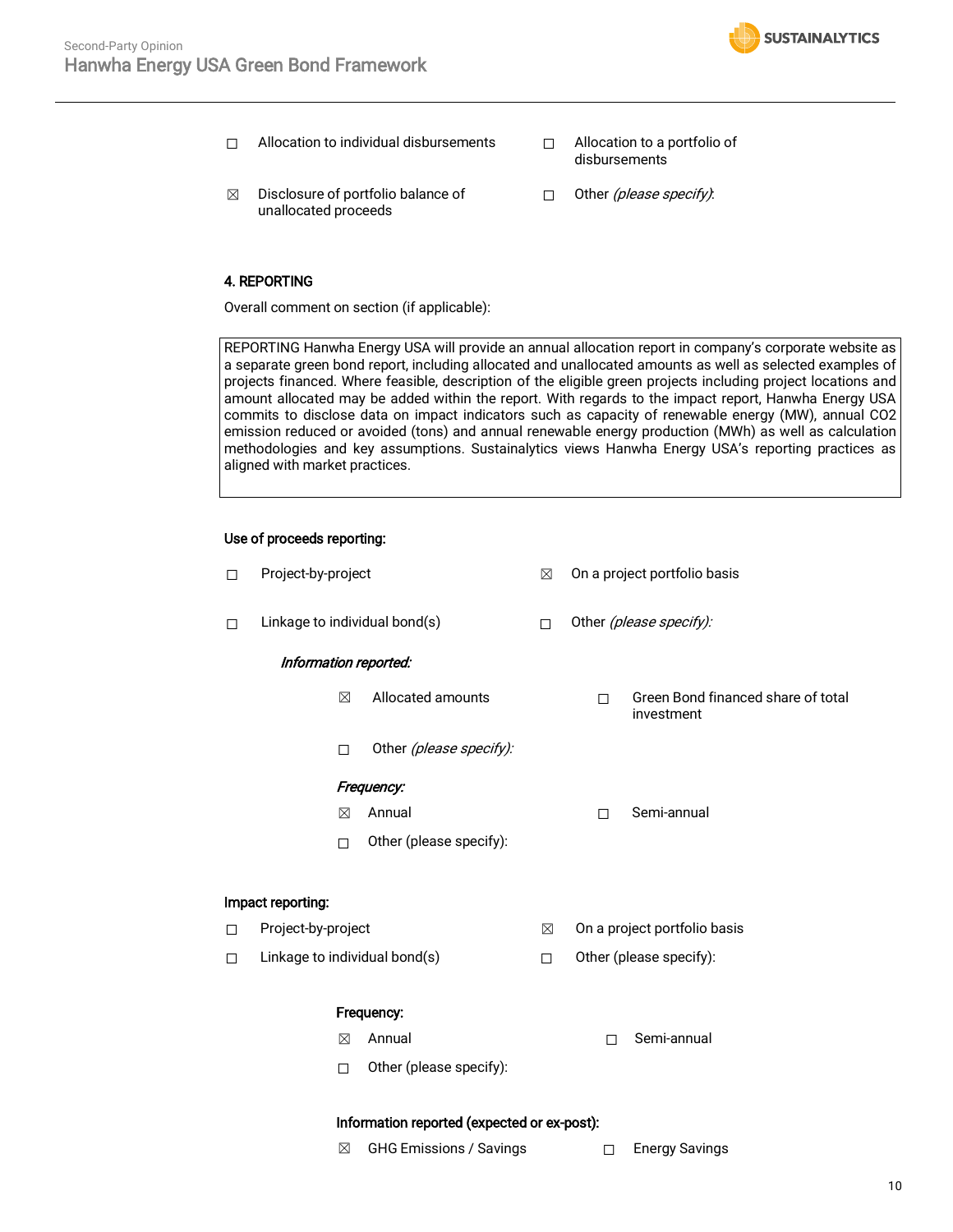

□ Decrease in water use  $□$  Other ESG indicators (please specify): capacity of renewable energy (MW), annual renewable energy production (MWh) Means of Disclosure □ Information published in financial report □ Information published in sustainability report ☐ Information published in ad hoc documents ☐ Other (please specify): annual and impact report likely to be reported in company's corporate website as a separate green bond report  $\Box$  Reporting reviewed (if yes, please specify which parts of the reporting are subject to external review): Where appropriate, please specify name and date of publication in the useful links section.

USEFUL LINKS (e.g. to review provider methodology or credentials, to issuer's documentation, etc.)

Hanwha Energy USA corporate website: <https://www.174powerglobal.com/sustainability>

## SPECIFY OTHER EXTERNAL REVIEWS AVAILABLE, IF APPROPRIATE

### Type(s) of Review provided:

- ☐ Consultancy (incl. 2nd opinion) ☐ Certification
- ☐ Verification / Audit ☐ Rating
- $\Box$  Other *(please specify):*

# Review provider(s): Date of publication:

### ABOUT ROLE(S) OF INDEPENDENT REVIEW PROVIDERS AS DEFINED BY THE GBP

- i. Second Party Opinion: An institution with environmental expertise, that is independent from the issuer may issue a Second Party Opinion. The institution should be independent from the issuer's adviser for its Green Bond framework, or appropriate procedures, such as information barriers, will have been implemented within the institution to ensure the independence of the Second Party Opinion. It normally entails an assessment of the alignment with the Green Bond Principles. In particular, it can include an assessment of the issuer's overarching objectives, strategy, policy and/or processes relating to environmental sustainability, and an evaluation of the environmental features of the type of projects intended for the Use of Proceeds.
- ii. Verification: An issuer can obtain independent verification against a designated set of criteria, typically pertaining to business processes and/or environmental criteria. Verification may focus on alignment with internal or external standards or claims made by the issuer. Also, evaluation of the environmentally sustainable features of underlying assets may be termed verification and may reference external criteria. Assurance or attestation regarding an issuer's internal tracking method for use of proceeds, allocation of funds from Green Bond proceeds, statement of environmental impact or alignment of reporting with the GBP, may also be termed verification.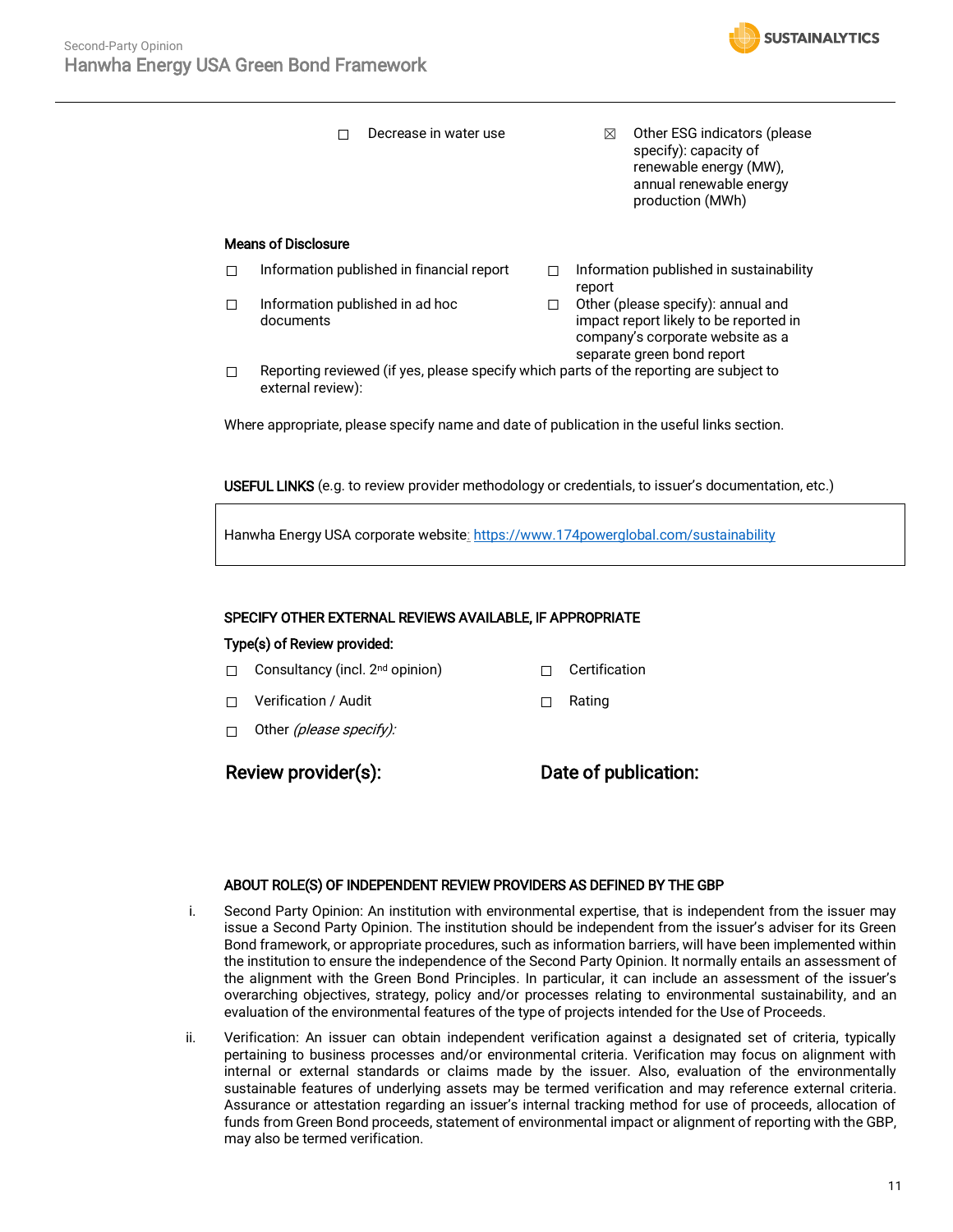

- iii. Certification: An issuer can have its Green Bond or associated Green Bond framework or Use of Proceeds certified against a recognised external green standard or label. A standard or label defines specific criteria, and alignment with such criteria is normally tested by qualified, accredited third parties, which may verify consistency with the certification criteria.
- iv. Green Bond Scoring/Rating: An issuer can have its Green Bond, associated Green Bond framework or a key feature such as Use of Proceeds evaluated or assessed by qualified third parties, such as specialised research providers or rating agencies, according to an established scoring/rating methodology. The output may include a focus on environmental performance data, the process relative to the GBP, or another benchmark, such as a 2-degree climate change scenario. Such scoring/rating is distinct from credit ratings, which may nonetheless reflect material environmental risks.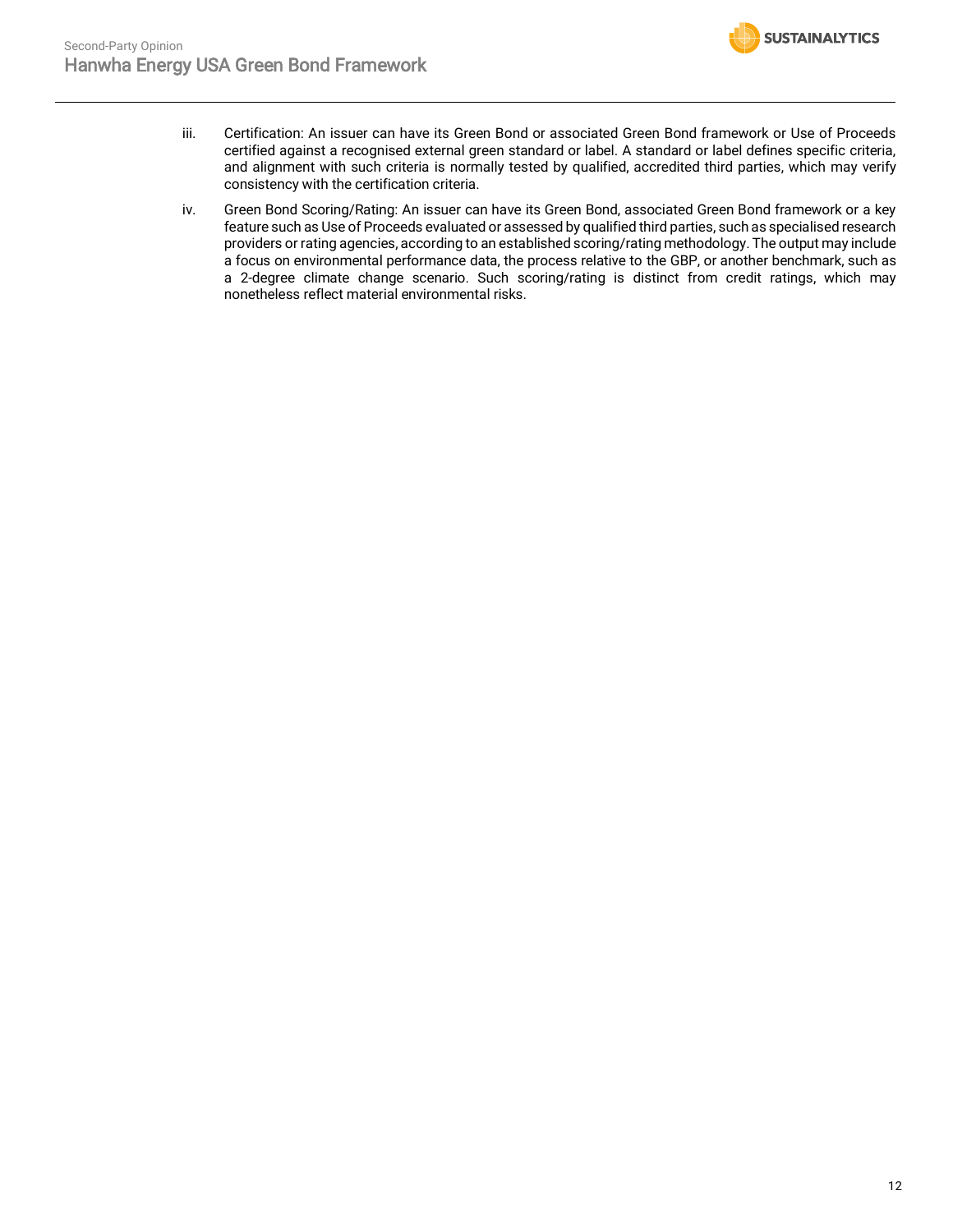

# Disclaimer

© Sustainalytics 2019. All rights reserved.

The intellectual property rights to this Second-Party Opinion (the "Opinion") are vested exclusively in Sustainalytics. Unless otherwise expressly agreed in writing by Sustainalytics, no part of this Opinion may be reproduced, disseminated, comingled, used to create derivative works, furnished in any manner, made available to third parties or published, parts hereof or the information contained herein in any form or in any manner, be it electronically, mechanically, through photocopies or recordings, nor publicly released without the "Green Bond Framework" in conjunction with which this Opinion has been developed.

The Opinion was drawn up with the aim to provide objective information on why the analyzed bond is considered sustainable and responsible, and is intended for investors in general, and not for a specific investor in particular. Consequently, this Opinion is for information purposes only and Sustainalytics will not accept any form of liability for the substance of the opinion and/or any liability for damage arising from the use of this Opinion and/or the information provided in it.

As the Opinion is based on information made available by the client, the information is provided "as is" and, therefore Sustainalytics does not warrant that the information presented in this Opinion is complete, accurate or up to date, nor assumes any responsibility for errors or omissions. Any reference to third party names is for appropriate acknowledgement of their ownership and does not constitute a sponsorship or endorsement by such owner.

Nothing contained in this Opinion shall be construed as to make a representation or warranty, express or implied, regarding the advisability to invest in or include companies in investable universes and/or portfolios. Furthermore, nothing contained in this Opinion shall be construed as an investment advice (as defined in the applicable jurisdiction), nor be interpreted and construed as an assessment of the economic performance and credit worthiness of the bond, nor to have focused on the effective allocation of the funds' use of proceeds.

The client is fully responsible for certifying and ensuring its commitments' compliance, implementation and monitoring.